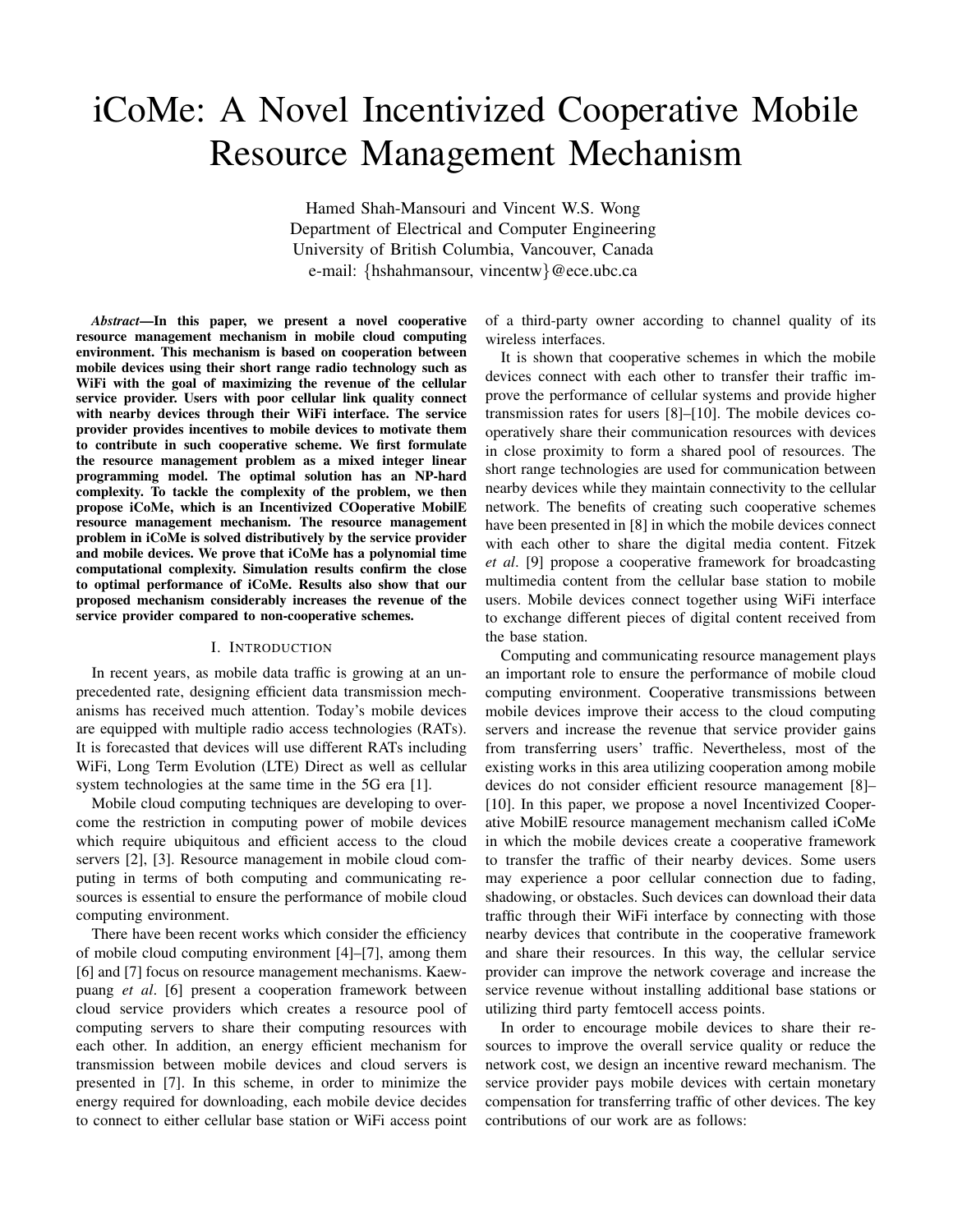- We formulate the resource management problem as a mixed integer linear programming (MILP) model to maximize the revenue of the service provider assuming that both cellular and WiFi interfaces of each device can be used at the same time. Different mobile applications of each user are efficiently distributed between its cellular and WiFi interfaces while each application can transfer its data through only one interface. The MILP problem has an NP-hard complexity.
- To reduce the computational complexity of the MILP problem, we propose iCoMe, which is a resource management mechanism. In this mechanism, the optimization problem is decomposed and solved distributively by the service provider and mobile devices. We further prove the polynomial time computational complexity of iCoMe.
- Simulation results confirm the performance of iCoMe in comparison with the results of the MILP problem and non-cooperative schemes.

The rest of this paper is organized as follows: In Section II, the system model is introduced. We also present the resource management scheme and formulate the optimization problem as an MILP problem. In Section III, we introduce iCoMe that considerably reduces the complexity of the MILP problem. A discussion on the complexity of iCoMe is also provided. Section IV validates the performance of our proposed mechanism by evaluating the revenue of the service provider. Conclusions and directions for future work are provided in Section V.

#### II. SYSTEM MODEL AND PROBLEM FORMULATION

We consider a wireless system that includes a set  $\mathcal{M} =$ *{*1*,...,M}* of mobile devices associated with a base station of the service provider. Each mobile device downloads data associated with its applications using its cellular interface or through its WiFi interface by connecting to other nearby users. The total number of mobile applications in each device which are communicating with the cloud server is at most *P*. Each application in mobile device  $m \in \mathcal{M}$  requires  $d_p^m$  amount of bandwidth to download its data from the servers, where  $p \in \mathcal{P} = \{1, \ldots, P\}$ . The total required bandwidth at device *m* is  $d^m = \sum_{p \in \mathcal{P}} d_p^m$  and the set  $\mathcal{D} = \{d^1, \ldots, d^M\}$  denotes the traffic demand of the users. A basic assumption is that the data of each application will be communicated over a specific interface while different applications can be distributed over cellular and WiFi interfaces.

We define the set of maximum transmission rate between the base station and mobile devices in downlink direction as the number of data bits that can be supported in unit of time, denoted by  $\{w^1, \ldots, w^M\}$ . This is the available bandwidth of cellular links between the base station and mobile devices which is measured by running the probe-based tests [11]–[13] and is known for the service provider at each time. The same assumption is used in [7], [14].

We first introduce the cooperative framework in this section. Then, we formulate the resource management mechanism as an MILP problem which aims to maximize the revenue of the service provider.



Fig. 1. The mobile devices cooperatively improve the service quality and the coverage of service provider. Different users experience different cellular link bandwidths. The dashed lines show the cooperation between mobile devices using their WiFi interface.

#### *A. Cooperative Framework*

Each mobile device can contribute in providing services for other devices. In other words, each mobile device can share its cellular link with those devices which experience poor channel quality in their cellular links. As illustrated in Fig. 1, mobile devices, which are distributed in the coverage area of the base station, may experience different channel qualities. They also form a cooperative framework in which the mobile devices locally connect with each other using their WiFi interface. We assume that the decision for sharing the resources in the cooperative framework is made locally in each device according to its internal resources such as battery power or CPU usage, while the cooperation framework and resource allocation mechanism are controlled by the service provider<sup>1</sup>.

The service provider encourages users to participate in the cooperative framework and pays mobile devices with certain monetary compensation according to their contribution. Each device will be rewarded by *ry* if it shares *y* amount of its cellular bandwidth with other devices, where *r* is a constant. Those devices interested in participating in the cooperative framework register at the service provider.

Each device can share its available cellular bandwidth with other nearby devices according to its demand and available resources. Therefore, a mobile device that has registered to participate in the cooperative framework shares its available bandwidth  $(w^m - d^m)$  with other devices if  $w^m > d^m$ . The set of these contributing devices is denoted by  $H \subset M$  whose WiFi interfaces operate in the access point mode. Let  $C =$  ${m \in \mathcal{M} \mid d^m > w^m}$  denote the set of users which have a poor link quality due to fading, shadowing, or obstacles.

After collecting the required information, the service provider determines how each user  $c \in \mathcal{C}$  downloads its traffic via its cellular or WiFi interface by connecting to a user  $h \in \mathcal{H}$ . Therefore, all possible links for mobile devices to download their data are their own cellular interface and the WiFi link of devices  $h \in \mathcal{H}$ . We define the set  $\mathcal{I}^c = \mathcal{H} \cup \{c\}$ for each device  $c \in \mathcal{C}$ . Among this set, c can use the WiFi interface of device *h* only if  $c \in \mathcal{N}_h$ , where  $\mathcal{N}_h$  denotes the set of neighbouring devices of *h*.

<sup>&</sup>lt;sup>1</sup>Note that the decision in mobile devices for sharing their resources is beyond the scope of this paper. The focus of this work is on designing a mechanism for the service provider to manage the available resources of those devices which are interested in the cooperation framework.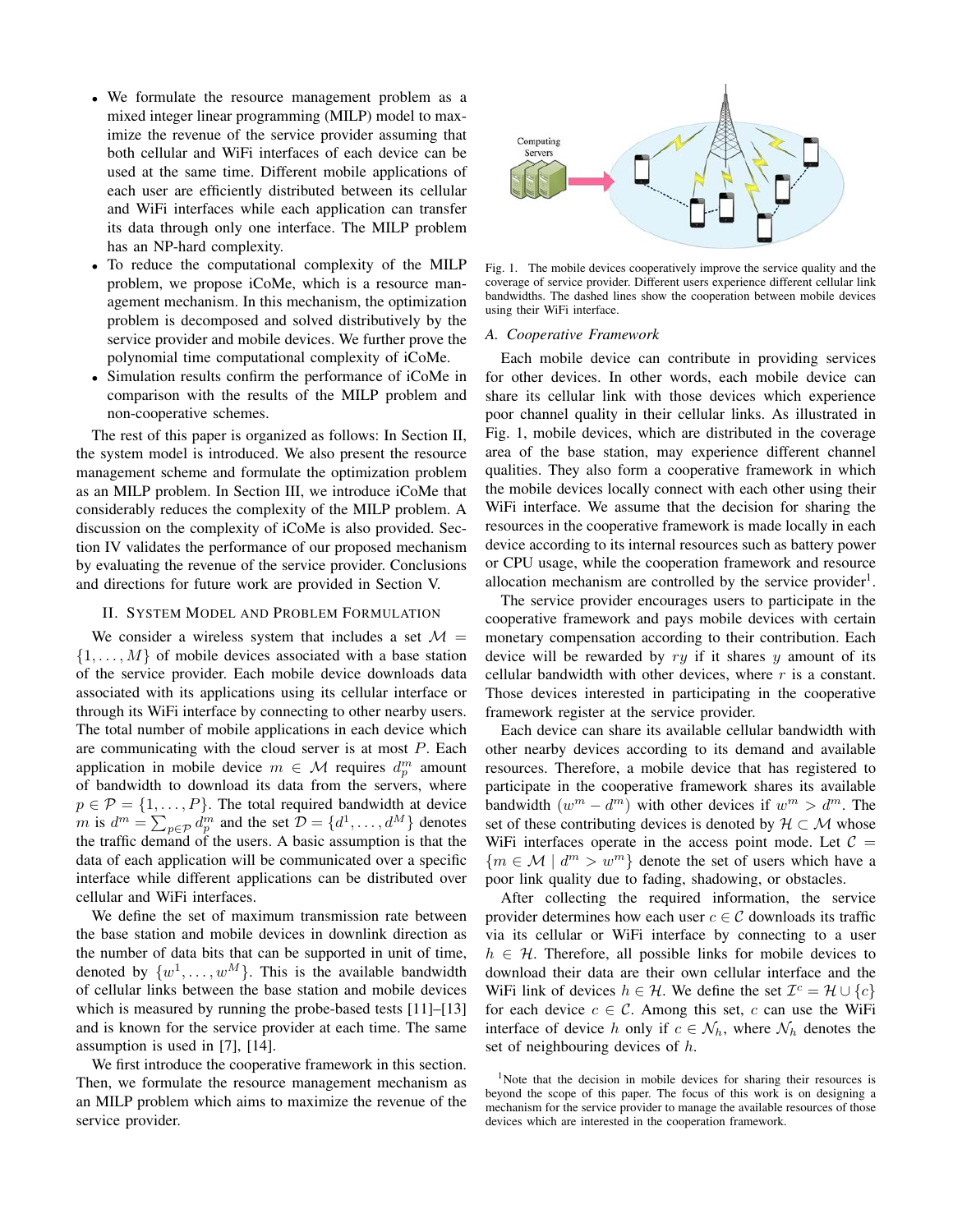### *B. Resource Management*

The service provider allocates the resources with the goal of maximizing its revenue. The resource allocation mechanism is formulated as an MILP problem. Let  $x_{i,p}^c$  denote the amount of bandwidth reserved in the cellular link of device  $i \in \mathcal{I}^c$ for the application p of device  $c \in \mathcal{C}$  to download its data. Note that  $x_{i,p}^c$  is the bandwidth allocated to the application  $p$ of device *c* over its own cellular link when  $i \in \{c\}$  while  $x_{i,p}^c$ is the amount of bandwidth reserved over the cellular link of device *i* for the application *p* of device *c* when  $i \in \mathcal{I}^c \setminus \{c\}$ . In this case, device *c* connects with  $i \in \mathcal{I}^c \setminus \{c\}$  using WiFi interface and downloads its data through the cellular link of device *i*. In addition, let  $\alpha_{i,p}^c \in \{0,1\}$  indicate that if the device  $i \in \mathcal{I}^c$  is used for the application p of device  $c \in \mathcal{C}$ . It should be mentioned that  $x_{i,p}^c = 0$  when  $\alpha_{i,p}^c = 0$ . The service provider determines the pair  $(x_{i,p}^c, \alpha_{i,p}^c)$  for the application  $p \in \mathcal{P}$  of device *c*. The resource allocation hyper matrix can be written as  $\mathbf{X} = (x_{i,p}^c)_{c \in \mathcal{C}, i \in \mathcal{I}^c, p \in \mathcal{P}}$ , and the hyper matrix  $\mathbf{A} = (\alpha_{i,p}^c)_{c \in \mathcal{C}, i \in \mathcal{I}^c, p \in \mathcal{P}}$  determines the allocation strategy.

The objective of the problem is to maximize the revenue of the service provider, which is proportional to the total bandwidth used by mobile devices.

$$
\mathcal{V}(\mathbf{X}, \mathbf{A}) = v \sum_{j \in \mathcal{M} \setminus \mathcal{C}} d^j + v \sum_{c \in \mathcal{C}} \sum_{i \in \mathcal{I}^c} \sum_{p \in \mathcal{P}} x_{i, p}^c \alpha_{i, p}^c
$$

$$
- \sum_{h \in \mathcal{H}} r \sum_{j \in \mathcal{N}_h} \sum_{p \in \mathcal{P}} x_{h, p}^j \alpha_{h, p}^j,
$$
(1)

where  $v$  is the cost of using a unit of bandwidth by a device in a unit of time. The first two terms in (1) represent the total cost that mobile devices pay the service provider for using the cellular bandwidth and the third term is the total reward that service provider pays the contributing devices. Note that the first term considers the total traffic of users  $j \in M \setminus C$ , which is downloaded through their cellular interface and has a constant value.

According to the definition of  $x_{i,p}^c$  and  $\alpha_{i,p}^c$  and considering the traffic demand of each application, we have:

$$
0 \le x_{i,p}^c \le d_p^c \alpha_{i,p}^c, \quad \forall c \in \mathcal{C}, i \in \mathcal{I}^c, p \in \mathcal{P}.
$$
 (2)

Each application should use one interface at most to download its data while different applications can be distributed over WiFi or cellular interfaces. This requires that

$$
\sum_{i \in \mathcal{I}^c} \alpha_{i,p}^c \le 1, \qquad \forall c \in \mathcal{C}, p \in \mathcal{P}.
$$
 (3)

In addition, each mobile device  $c \in \mathcal{C}$  can connect with only one device  $h \in \mathcal{H}$  using WiFi interface. Constraint (3) along with the following constraint satisfies such condition.

$$
\alpha_{i,p}^c = \alpha_{i,q}^c, \quad \forall c \in \mathcal{C}, i \in \mathcal{H}, p, q \in \mathcal{P}.
$$
 (4)

The total link rate of each device  $h \in \mathcal{H}$  that can be shared with other devices in its neighbouring region  $(\mathcal{N}_h)$  should be less than its available cellular bandwidth while the total traffic carried over the cellular link of each device  $c \in \mathcal{C}$  should be less than its cellular bandwidth. These constraints require that,

$$
\sum_{j \in \mathcal{N}_h} \sum_{p \in \mathcal{P}} x_{h,p}^j \le w^h - d^h, \quad \forall h \in \mathcal{H}, \tag{5}
$$

$$
\sum_{p \in \mathcal{P}} x_{c,p}^c \le w^c, \qquad \forall c \in \mathcal{C}.
$$
 (6)

In (5) and (6), we use the constraint  $x_{i,p}^c \leq d_p^c \alpha_{i,p}^c$  implicitly. Note that for a device  $h \in \mathcal{H}$ , it is assumed that its data traffic will be downloaded through its own cellular link. Due to the uncertainty of communication channels, *w<sup>m</sup>* changes randomly over time. We consider a quasi-static network scenario, where  $w^m$  remains unchanged within every resource allocation period. The total WiFi link capacity of device *h* is shared between mobile devices  $j \in \mathcal{N}_h$  based on a random access method. Therefore,

$$
\sum_{j \in \mathcal{N}_h} \sum_{p \in \mathcal{P}} x_{h,p}^j \le C^{\mathbf{W}}, \quad \forall h \in \mathcal{H}, \tag{7}
$$

where *C*<sup>W</sup> is the maximum link rate of WiFi interfaces. Since its variation is less than the cellular link rate, we assume a constant value for *C*W. The optimization problem is presented as follows in which the objective function is obtained from (1) by considering the constraint (2) and eliminating the constant term:

maximize 
$$
v \sum_{c \in C} \sum_{i \in \mathcal{I}^c} \sum_{p \in \mathcal{P}} x_{i,p}^c - \sum_{h \in \mathcal{H}} r \sum_{j \in \mathcal{N}_h} \sum_{p \in \mathcal{P}} x_{h,p}^j
$$
  
subject to  $\alpha_{i,p}^c \in \{0,1\}$ ,  $\forall c \in \mathcal{C}, i \in \mathcal{I}^c, p \in \mathcal{P}$ ,  
constraints (2) – (7). (8)

The optimal solution of problem (8) can be obtained by methods such as branch and bound algorithm [15]. The optimal solutions are denoted by  $X^*$  and  $A^*$ , which result in  $V^* =$  $V(X^*, A^*)$  as the revenue of the service provider. Problem (8) is an MILP problem, which has an NP-complete complexity. Considering the size of the problem  $(2P|\mathcal{C}|(|\mathcal{H}|+1))$ , it is time consuming to obtain the optimal solution of (8). To tackle the complexity of this problem, we propose iCoMe, which is a resource management mechanism with polynomial computational complexity.

## III. ICOME: INCENTIVIZED COOPERATIVE MOBILE RESOURCE MANAGEMENT MECHANISM

In this section, we present iCoMe, which reduces the computational complexity of the MILP problem (8). In iCoMe, we first decompose problem (8) into  $|\mathcal{C}| + 1$  problems which are distributively solved by the service provider and mobile devices. We then propose a heuristic algorithm based on greedy algorithm. The proposed algorithm considerably reduces the complexity of the approach while we further show that it generates almost the same revenue for the service provider as what we expect from the resource management mechanism formulated in problem (8).

The service provider solves the resource management problem assuming that each user  $m \in \mathcal{M}$  is running only one application requiring *d<sup>m</sup>* amount of bandwidth whose data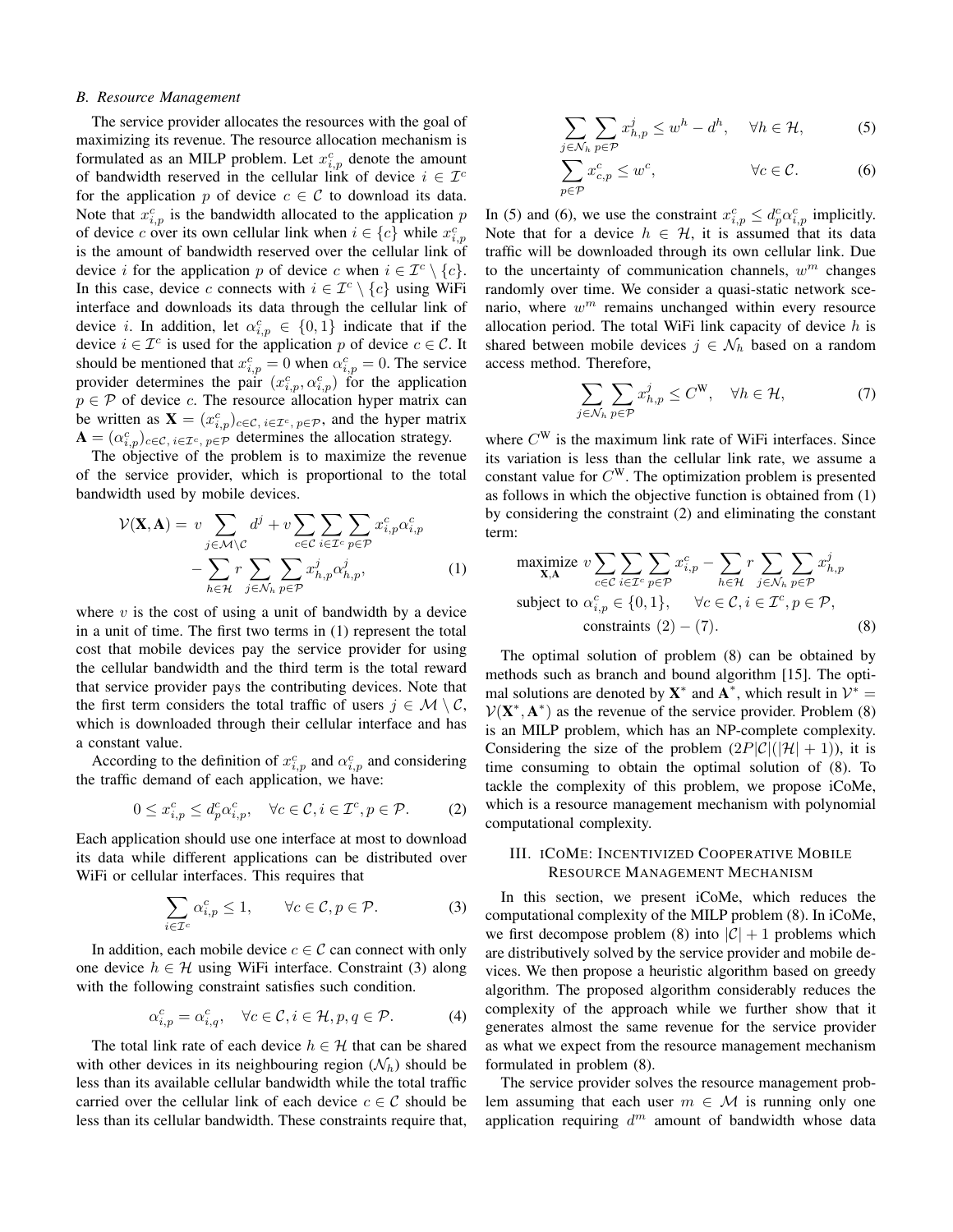traffic can be distributed over cellular and WiFi interfaces. The management of different applications and distributing them between cellular and WiFi interfaces are assigned to users.

#### *A. Service Provider Side*

To formulate the resource management mechanism on the service provider side, let  $y_i^c$  denote the amount of cellular bandwidth of the link *i* which is allocated to the device *c* and  $\mathbf{Y} = (y_i^c)_{c \in \mathcal{C}, i \in \mathcal{I}^c}$ . In addition, we define  $\Gamma = (\gamma_i^c)_{c \in \mathcal{C}, i \in \mathcal{I}^c}$ as resource allocation strategy where  $y_i^c = 0$  when  $\gamma_i^c = 0$ . Thus,

$$
0 \le y_i^c \le d^c \gamma_i^c, \quad \forall c \in \mathcal{C}, i \in \mathcal{I}^c. \tag{9}
$$

In equivalent to (3)-(4), the following constraint ensures that each device connects to only one neighbour device.

$$
\sum_{h \in \mathcal{H}} \gamma_h^c \le 1, \quad \forall c \in \mathcal{C}.\tag{10}
$$

In addition, constraints  $(11)-(13)$  are required instead of  $(5)$ -(7) to restrict the total traffic carried over cellular interface of  $h \in \mathcal{H}$ , cellular interface of  $c \in \mathcal{C}$ , and WiFi interface of  $h \in \mathcal{H}$ , respectively.

$$
\sum_{j \in \mathcal{N}_h} y_h^j \le w^h - d^h, \quad \forall h \in \mathcal{H}, \tag{11}
$$

$$
y_c^c \le w^c, \qquad \forall c \in \mathcal{C}, \qquad (12)
$$

$$
\sum_{j \in \mathcal{N}_h} y_h^j \le C^W, \qquad \forall h \in \mathcal{H}.
$$
 (13)

Therefore, the optimization problem on the service provider side can be summarized as follows:

maximize 
$$
v \sum_{c \in C} \sum_{i \in T^c} y_i^c - \sum_{h \in \mathcal{H}} r \sum_{j \in \mathcal{N}_h} y_h^j
$$
  
subject to  $\gamma_i^c \in \{0, 1\}$ ,  $\forall c \in C, i \in \mathcal{I}^c$ ,  
constraints (9) – (13), (14)

in which only  $d^c = \sum_{p \in \mathcal{P}} d_p^c$  appears. The optimal solution of problem (14) is denoted by resource allocation matrices Y*⇤* and Γ*⇤*. It should be mentioned that although the number of variables has been reduced *P* times, it is still an NPhard problem. We further propose a sub-optimal algorithm which significantly reduces the complexity of problem (14). Our approach is illustrated in Algorithm 1.

For the sake of notation tractability, we denote the output results of Algorithm 1 by  $\tilde{Y}^*$  and  $\tilde{\Gamma}^*$  as resource allocation matrices. According to this algorithm, the available bandwidth of each user  $c \in \mathcal{C}$  will be allocated to its own traffic and  $\tilde{y}_c^{c*}$  will be initialized by  $\min\{w^c, d^c\}$ . The device with the maximum available bandwidth will be chosen to offload the traffic of its nearby devices at each iteration (Step 7). The set  $\Lambda$  denotes the available cellular bandwidth at each iteration of the algorithm. Among the nearby devices of the candidate device, its available bandwidth will be allocated to the device with maximum traffic demand in Step 9. This device will be removed from the devices' list  $D$  (Step 12) and the available cellular capacity of the candidate device will be updated in Step 13. At each iteration, the resource allocation algorithm Algorithm 1 Resource allocation in the service provider side 1: input: *Available bandwidth*:  $\Lambda := {\lambda^h = w^h - d^h, h \in \mathcal{H}}$ <br>
2: input: *Users' demand*:  $\mathcal{D} := {d^c, c \in \mathcal{C}}$ 2: input: *Users' demand*:  $\mathcal{D} := \{d^c, c \in \mathcal{C}\}\$ <br>3: initialize:  $\tilde{y}_c^{c*} := \min\{d^c, w^c\}, \quad \forall c \in \mathcal{C}\$ <br>4: initialize:  $\tilde{\gamma}_c^{c*} := 1$  if  $\tilde{y}_{c}^{c*} > 0, \quad \forall c \in \mathcal{C}$ 5: initialize:  $d^c := d^c - \tilde{y}_c^{c*}, \qquad \forall c \in \mathcal{C}$ 6: while  $\{(c, h) \in \mathcal{C} \times \mathcal{H} \mid c \in \mathcal{N}_h, d^c > 0, \lambda^h > 0\} \neq \emptyset$ 7:  $j := \arg \max_{\mathcal{H}} \Lambda$ <br>8:  $k := \arg \max_{\mathcal{M} \subset \mathcal{C}}$ 8:  $k := \arg \max_{\mathcal{N}_j \subset \mathcal{C}} \mathcal{D}$ 9:  $\tilde{y}_j^{k*}:=\min\{\lambda^j,d^k-w^k,C^W-\sum_{q\in \mathcal{N}_j}\tilde{y}_j^{q*}\tilde{\gamma}_j^{q*}\}$ 10: **if**  $\tilde{y}_j^{k*} > 0$ 11:  $\tilde{\gamma}_j^{k*} := 1$ 12: Update  $\mathcal{D}: d^k := 0$ 13: Update  $\Lambda$ :  $\lambda^j := \lambda^j - \tilde{y}_j^{k*}$ 14: end if 15: end while 16: output: *Resource allocation matrices*:  $\tilde{\mathbf{Y}}^*, \tilde{\Gamma}^*$ 

should satisfy the WiFi links capacity constraint (Step 9). The algorithm will be terminated when there is no available resources in the nearby devices of  $c \in \mathcal{C}$  to download its applications through them. The outputs of this algorithm are the resource allocation and strategy matrices.

#### *B. Users Side*

On the users side, we use the results of Algorithm 1 to formulate another optimization problem. The goal of this problem is to maximize the traffic downloaded for different mobile applications via its cellular and WiFi interfaces assuming that each application can only use one interface for data downloading. Each application can download its data from either cellular or WiFi according to the results of Algorithm 1. Each user aims to maximize the total data traffic downloaded by its application which is equal to  $\sum_{p \in \mathcal{P}} \sum_{i \in \mathcal{I}^c} x_{i,p}^c$ . In addition to (2), the following constraint is required.

$$
0 \le x_{i,p}^c \le \tilde{y}_i^{c*} \quad \forall p \in \mathcal{P}, i \in \mathcal{I}^c. \tag{15}
$$

Note that according to Algorithm 1,  $\tilde{y}_i^{c*} > 0$  for  $i = c$  and only one  $i \in \mathcal{H}$ . Each application can download its data through at most one interface. Therefore,

$$
\sum_{i \in \mathcal{I}^c} \alpha_{i,p}^c \le \sum_{i \in \mathcal{I}^c} \tilde{\gamma}_i^{c*}, \quad \forall p \in \mathcal{P}.
$$
 (16)

It should be mentioned that we always have  $\sum_{i \in \mathcal{I}^c} \tilde{\gamma}_i^{c*} \leq 1$ .

The following constraints are required to restrict the total bandwidth of cellular and WiFi interfaces to the values obtained from Algorithm 1.

$$
\sum_{p \in \mathcal{P}} x_{c,p}^c \le \tilde{y}_c^{c*},\tag{17}
$$

$$
\sum_{p \in \mathcal{P}} \sum_{h \in \mathcal{H}} x_{h,p}^c \le \sum_{h \in \mathcal{H}} \tilde{y}_h^{c*}.
$$
 (18)

Note that the terms in the right hand side of (17)-(18) are constants obtained from Algorithm 1 and we have  $\tilde{y}_{h}^{c*} > 0$ at most for one  $h \in \mathcal{H}$ . The optimization problem for user  $c \in \mathcal{C}$  is formulated as follows for  $\mathbf{X}^c = (x^c_{i,p})_{i \in \mathcal{I}^c, p \in \mathcal{P}}$  and  $\mathbf{A}^c = (\alpha_{i,p}^c)_{i \in \mathcal{I}^c, p \in \mathcal{P}}$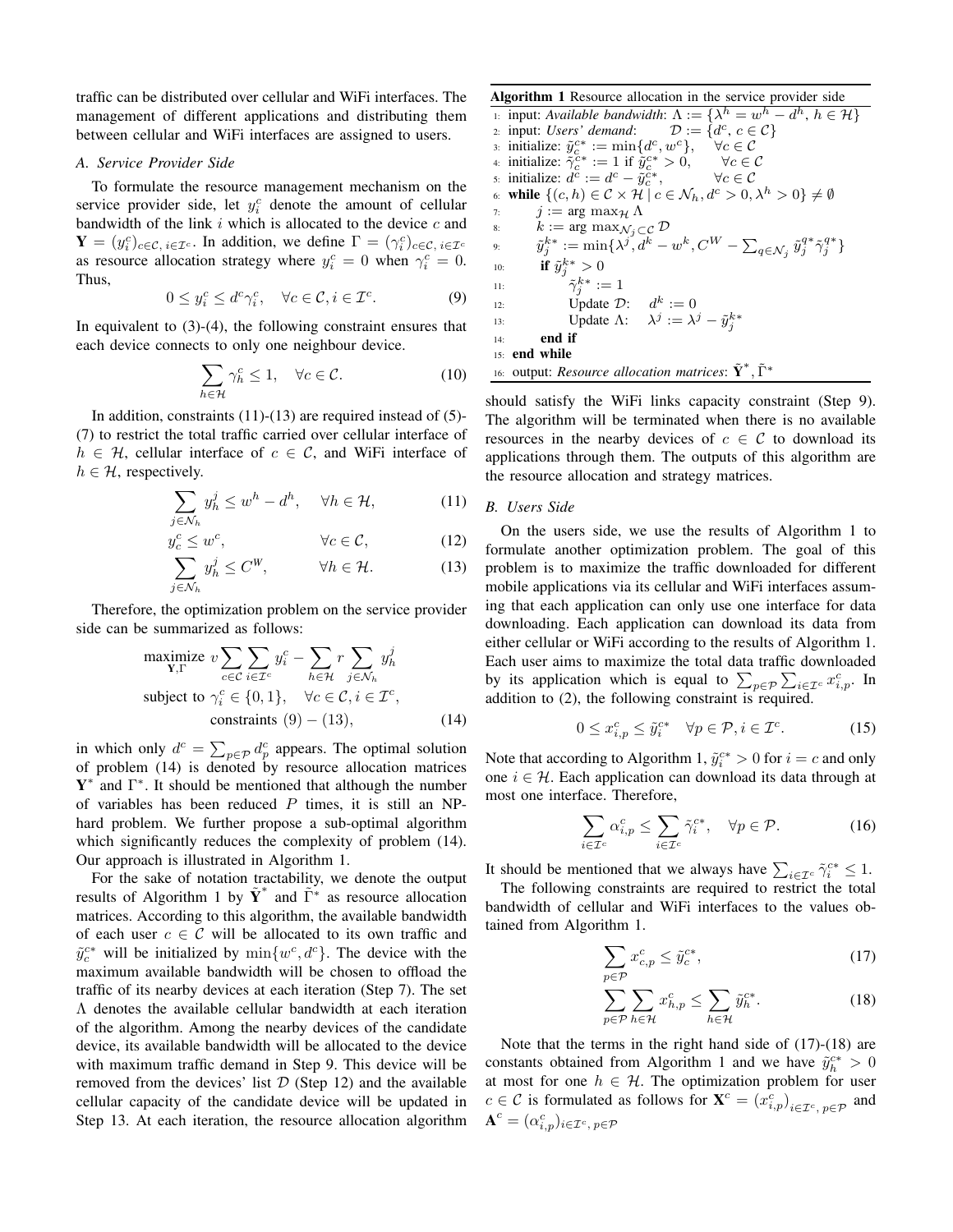$$
\begin{array}{ll}\n\text{maximize} & \sum_{p \in \mathcal{P}} \sum_{i \in \mathcal{I}^c} x_{i,p}^c \\
\text{subject to} & \alpha_{i,p}^c \in \{0, 1\}, \quad \forall p \in \mathcal{P}, i \in \mathcal{I}^c, \\
& \text{constraints} \ (2), (15) - (18).\n\end{array} \tag{19}
$$

The solution of problem  $(19)$  for each device *c* is denoted by  $(X^{c*}, A^{c*})$ . Problem (19) is still an integer linear programming problem. However, its complexity is much less than Algorithm 1 because we have *|C|* optimization problems of size 2*P* running over different mobile devices. By substituting the results of problem (19) in (1), the revenue of the service provider generated by iCoMe will be obtained. It should be noted that since our main focus is on maximizing the revenue of the service provider and wireless resource management, considering priority and fairness in serving different applications in mobile devices is beyond the scope of this work.

## *C. Computational Complexity*

The following theorem discusses the computation complexity of iCoMe and shows that it has a polynomial time complexity. It is worth mentioning that the complexity of problem (19) is much less than Algorithm 1 and we only consider the complexity of Algorithm 1, which is running in the service provider.

*Theorem 1:* The computational complexity of Algorithm 1 is  $O(M^2)$ .

*Proof*: During each iteration of Algorithm 1, we search for the maximum value over vectors  $\Lambda$  and  $\mathcal D$  with computing complexity of  $|\mathcal{H}| < M$  and  $|\mathcal{C}| < M$  at most, respectively. The algorithm terminates after allocating the resources for all device  $c \in \mathcal{C}$ . Therefore, the running time of the algorithm is less than  $O(M^2)$ .

### IV. PERFORMANCE EVALUATION

In this section, we conduct simulations to evaluate the performance of our proposed mechanism in comparison with the non-cooperative scheme. Furthermore, comparisons between the optimal resource management framework and iCoMe confirm the performance of our proposed mechanism.

We consider a wireless system as shown in Fig. 1. We assume that mobile devices are distributed in an area of radius 1 km associated with a base station and their available cellular bandwidth is taken from the scenario set  $100$  Mbps $\times$ {0, 0.1, 0.2, 0.3, 0.4, 0.5, 0.6, 0.7, 0.8, 0.9*}* with the corresponding probability distribution *{*0.2, 0.2, 0.2, 0.1, 0.1, 0.05, 0.05, 0.05, 0.03, 0.02*}*. The maximum data rate of WiFi links is assumed to be 150 Mbps according to IEEE 802.11n standard [16] while their approximate outdoor range is about 250 m. We adopt a model similar to the one used in [7] for the data traffic generation. We consider  $P = 10$  applications running in the cloud servers whose data arrivals are according to a Poisson process with average rate of 2 packets/sec where the size of each packet is 100 KB. We assume that the cost of using 1 Mbps of bandwidth in a unit of time is 1 monetary unit (MU) for mobile devices  $(v = 1)$ . In addition, the reward that each



Fig. 2. The total revenue that the service provider gains in a unit of time. The performance of iCoMe is compared with the optimal resource management mechanism and the non-cooperative scheme.



Fig. 3. The total revenue in a unit of time for different percentage of users contributing in the cooperative framework. Motivating more devices increases the total revenue that the service provider can gain.  $(M = 300)$ 

device receives by sharing 1 Mbps of its bandwidth in a unit of time is 0.3 MU ( $r = 0.3$ ).

We first evaluate the performance of our mechanism by considering the total revenue that service provider gains in a unit of time for different number of mobile devices (*M*) associated with the base station assuming that all devices are interested in the cooperative framework. We compare the performance of iCoMe with the optimal resource management mechanism presented in Section II and with the non-cooperative scheme. It should be mentioned that in the non-cooperative scheme, each device uses only its own cellular interface to download its data and the total traffic of each user  $m \in \mathcal{M}$  downloaded in a unit of time is  $\min\{d^m, w^m\}$ . According to Fig. 2, the service provider gains more revenue by using iCoMe in comparison with the non-cooperative scheme especially for the dense areas. For example, iCoMe increases the total revenue by 10% in the case of  $M = 50$  while the revenue increment is approximately 46% when  $M = 300$ .

Fig. 3 shows the revenue that service provider gains for different percentage of mobile devices which are contributing to the cooperative framework when 300 mobile devices are distributed in the coverage area of the base station. The total revenue will be increased by 40% approximately in comparison with the non-cooperative scheme when all users are interested in the cooperative framework. Furthermore, the revenue of the service provider will be increased by motivating more devices to share their resources.